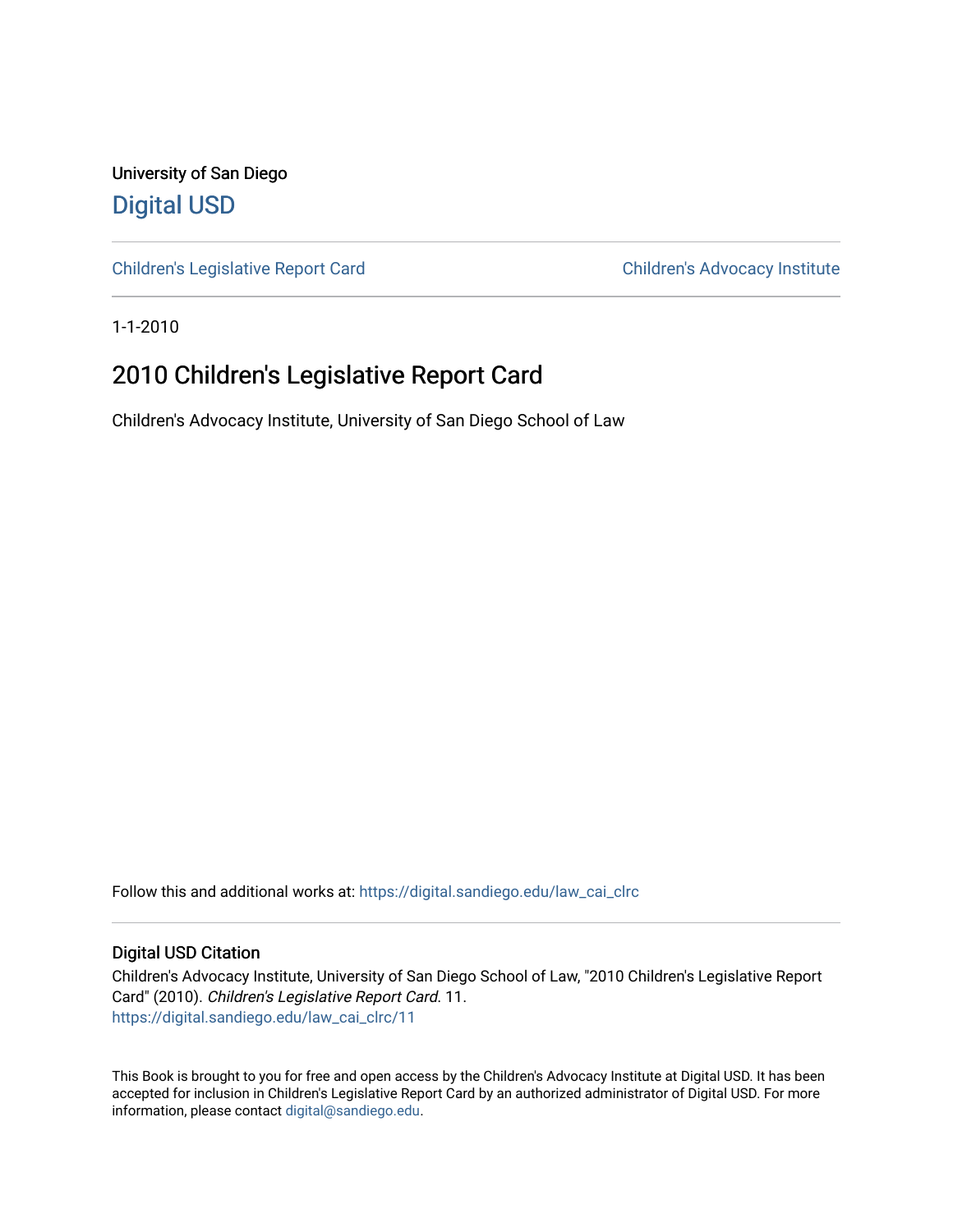## **CHILDREN'S LEGISLATIVE REPORT CARD**

### LEGISLATIVE SESSION: 2009–10 REPORT CARD TERM: 2010

### 2010: THE YEAR IN REVIEW

The performance of our California legislators in addressing the needs of our children over the last two years has been disappointing. In 2009, we were unable, for the first time, to grade members of the Legislature on their achievements for the next generation. Rather, each member received an "incomplete" for that year because legislators effectively reduced or rejected public child investment across a wide spectrum of meritorious need. Child-investment measures involving small expense clearly repaid with child benefit and program savings over the next three or ten years, were not successful given the Legislature's budget deficit-driven twelve-month immediate-return horizon. Regrettably, the overall lack of commitment of adult officials to our children in 2009 reflected a pattern of desiccation and decline across almost the entire spectrum of government-sponsored efforts to address child need, with no effort to come up with creative alternatives.

As with 2009, we tried to grade members for 2010. As in 2009, we ran sample grades based on the meager list of child-helpful bills we tracked. But, like in 2009, we were unable, in good conscience, to assign grades that reflected a fair comparative contribution to improving the lives of California's children. Such a measurement assumes some observable significant forward movement from the cumulative effort. The scarcity of grade-worthy, bellwether bills meant that missing a single vote had disproportionate effects on a grade. While sometimes members will intentionally not vote on a measure (which has the parliamentary effect of a negative vote), sometimes they miss a vote because they are legitimately and temporarily indisposed, and may well know the margin does not require their vote. This is especially true late in the session, when the votes come fast and furiously. In most times, this is statistically smoothed over by a large cluster of votes on a large number of ambitious child supportive bills. But, once more, not this year.

And beyond the problem of measurement is the implicit message that any passing grade sends. Grades presume a comparative measure in achieving progress to the next level. Tenth graders are supposed to be ahead of where they were in ninth grade. But a student properly receives an "incomplete" and is asked to repeat the lessons appar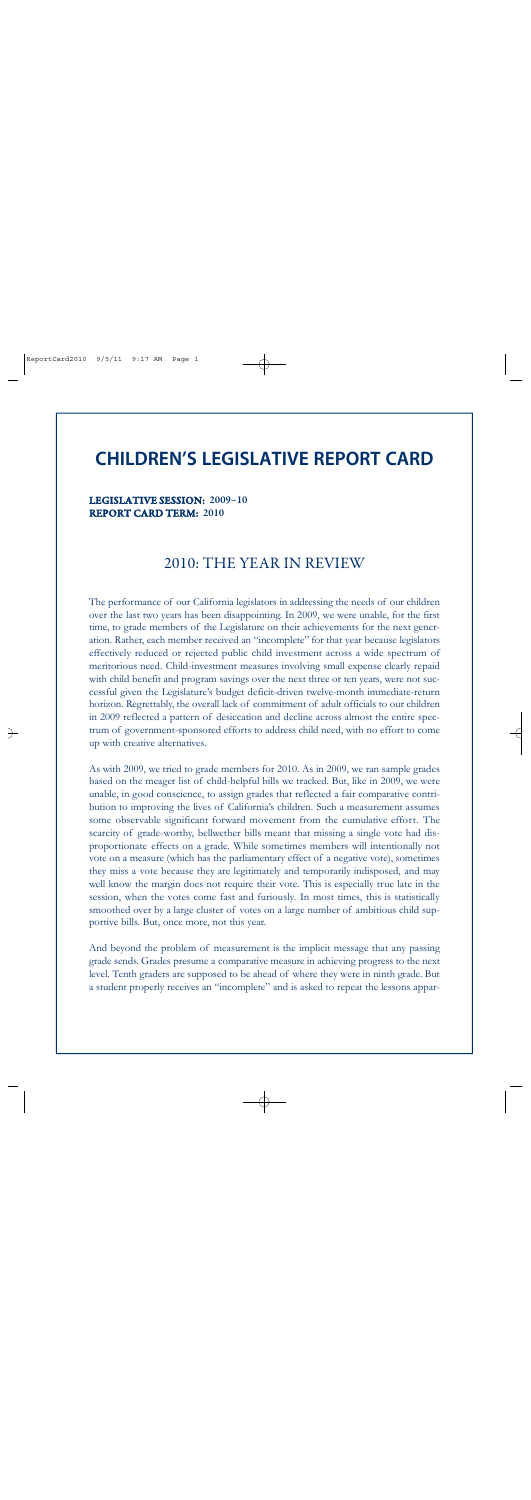ently not learned, prior to promotion, when no observable progress is made. And that is the unfortunate situation with the California Legislature as a group. They have not only failed to achieve progress, but have affirmatively regressed in the longstanding state commitment of our children — now for a second straight year. Accordingly, their Report Card will judge them as properly held back. Perhaps they would benefit from individual tutoring. Those lessons might include study of prior legislatures, which created national models in child protection, safety net assurance, K–12 education, and higher education.

Hence, we are again giving every California legislator a grade of "incomplete," dubbing 2010 and 2009 as lost years when it comes to doing what every generation almost as a matter of sacred trust — is supposed to do: leave the world a better place for those who come after them.

Here are just some examples:

- $\geq$  California's once nation leading K–12 education system continues its decline, including class sizes now at about the worst in the nation. Higher education capacity and access — long synonymous in fact and Horatio Alger myth with breaking history's grip on economic prosperity for poor, motivated children — continues to fade. Fears that government taxation will remove consuming money from the market bizarrely does not extend to the unprecedented increases in higher education fees and tuition imposed in recent years.
- $\geq$  A reduction of educational opportunities at the top has been joined with declines in safety net assurance for children at the bottom. The last is now at record levels below the federal poverty line for the modern era — and during a time of extraordinary need.
- $\geq$  The dependency court system, a last respite for children whose parents have been adjudged "unfit," is demarked by increasing caseloads for those who become the legal parents and counsel and protectors of these children. The judges in Sacramento County serving as their legal parents have about 1,000 children each, somewhat over the travail of the OctoMom. Counsel for these children in many parts of the state have caseloads three to four times the levels federally adjudicated as a maximum for basic due process.
- $\geq$  Parks and recreation opportunities that provide needed play, group activities, exercise and a sense of worth for children who struggle for each are hurriedly spinning in rewind, a terrible icon of our short-sightedness.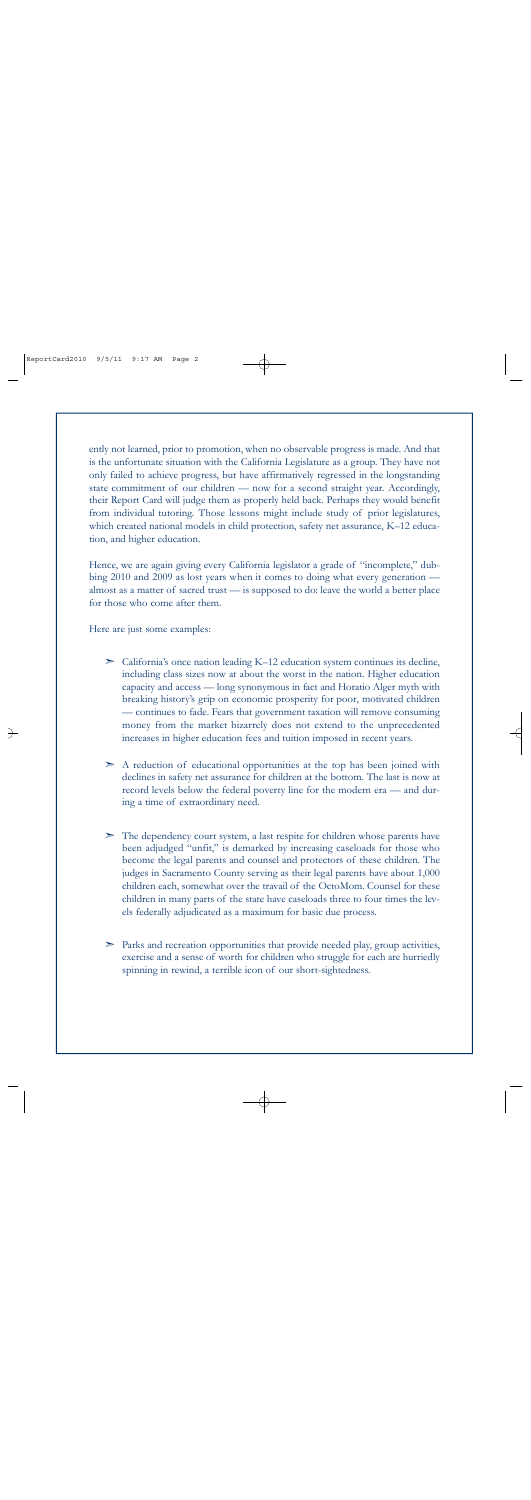The list goes on and on and on.

Admirable individuals and non-profits serving children's everyday needs continue to work for their hopeful future. And there are areas of notable contribution — for example, the work being done to address adolescent bullying. But the overall record is not one of progress, but of alarming downtrend. There are many talented Sacramento legislators who last year and this year devotedly champion the cause of children: Assemblymembers Beall, Hill, Mitchell, Fletcher, and Feuer, and Senators DeLeon, Yee and Liu are just a few. But we have been confronted by an unprecedented fiscal calamity in the form of astonishing deficits larger than the budgets of most states. Our Legislature has been weakened by short term limits and self-imposed institutional, artificial fiscal time-horizon budget practices that have together deprived it of needed expertise and policy-making independence. This institutional weakening has been supplemented with elections that cost ever-more millions and that proportionately empower those who have the money to underwrite them at the expense of children, who don't.

Perhaps most disturbing of all has been the Republican opposition to raising revenues based on categorical obeisance to a strange ideology. It is hypocrisy to endorse the permanent endurance of tax credits and loopholes that now amount to many billions and take a two-thirds vote to end, whatever their effectiveness, whatever their costs, even if the money could be put to better, more cost-effective uses with greater returns on investment (including tax breaks for others elsewhere), while at the same time making the poor performance of government the centerpiece of their political rhetoric. Simply put: Republicans cannot have it both ways. They cannot on the one hand vigorously condemn government decision-making and operations as being inferior to the results-based decision-making of the private sector and then refuse even to talk about performance, returns on investment, opportunity costs, and basic math when it comes to the revenue-side of the government enterprise. *No business would d o that* and the self-evident strangeness of this ideology is making the Grand Old Party increasingly unpopular with Californians every year.

We join Republican conservatives in many of their criticisms of child-related policy and government operations. For example, we endorse their condemnation of private irresponsibility in having children without preparation, and especially of paternal non-support for many children. We likewise in spirit join in their call for government accountability and priority-setting, whether it be classrooms or social services. We properly insist on outcome measures, on performance, and on elimination of that which does not warrant continued public subsidy. But the entering into no-tax pledges, and the group disapproval of any and all revenue increases — now extending to opposing the electorate's ability to vote on more taxes — contradicts their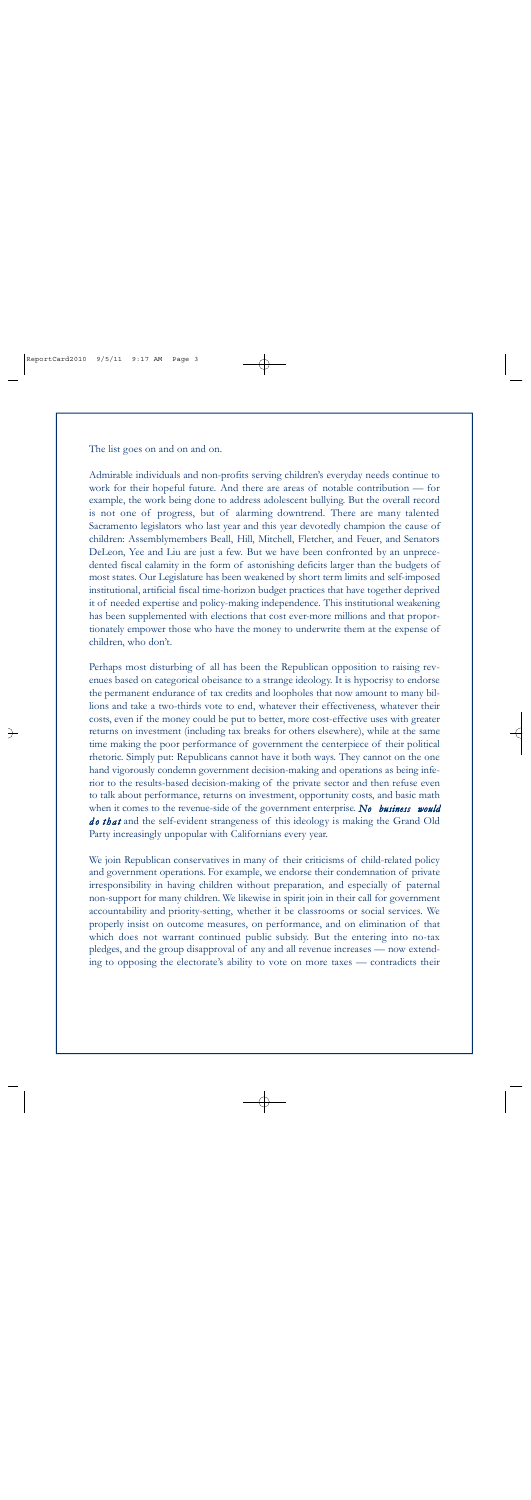emphasis on results-based decision-making and performance, not to mention their own stated values of individualism and freedom to pursue the dictates of one's own conscience.

All of this runs afoul of the accomplishments of our visionary forefathers. They worked in a bipartisan fashion based upon mature understandings of the limits of their own ideologies to erect a state that was a monument to what state governments could do; the envy of the nation. For example, Republicans and Democrats together built the best public university system in the world here in California — likely the best in human history. That accomplishment came from taxation and public investment, a commitment that warrants pride, not avoidance.

The ironic result of the current disinvestment trend is that a child who, as a result of aid extended for just a few years, could have lived a vibrant and productive life will instead be dependent upon public subsidies — whether in prison or on welfare and will be more likely to birth children of his or her own who will odds on fare no better.

And it isn't because we do not have the money. Contrast the trend in child-disinvestment with what our seniors enjoy. True, poor seniors have seen in-home supportive services and adult day care cut, but since the enactment of Medicare, the elderly have enjoyed single-payer, universal health coverage, regardless of whether they are paupers or Warren Buffett. The Medicare unfunded liability nationally approaches a reasonably projected \$35 trillion. It is the largest future debt to be visited upon a generation by its parents in human history. Moreover, the benefits keep getting richer and richer. To seniors we are providing power chairs, Viagra, prescription coverage, and an ever extending list of complex operations at a cost of over seven times the medical insurance per capita cost of children. As to the latter, almost one million of California's kids are uninsured and many more are underinsured.

Worse, the group with so many members denied health care (children) will be the one we are going to be billing for the Boomer generation's Medicare and Social Security. Together, the unfunded legacy of elderly entitlement programs represents a transferred obligation that both conservatives and liberals lie about with equal disdain for simple arithmetic. It is what happens when we have a political system that decides to implement "defined benefit" systems without the means to pay for them, creating a blank check to be paid by our children.

The unfunded liabilities promised to current adults will total such an immense debt (over \$50 trillion) beyond any contribution by the beneficiaries, that just to *carry* that sum at 5% interest will in about 25 years require the expenditure of almost half of the future projected income of our children (over \$20,000 per family in current dollars per annum). Read that line again. It cannot be true you think? Think again.

We of course don't begrudge seniors getting universal health care. We should all have it. We of course do not begrudge low tax rates. We don't love paying taxes. What we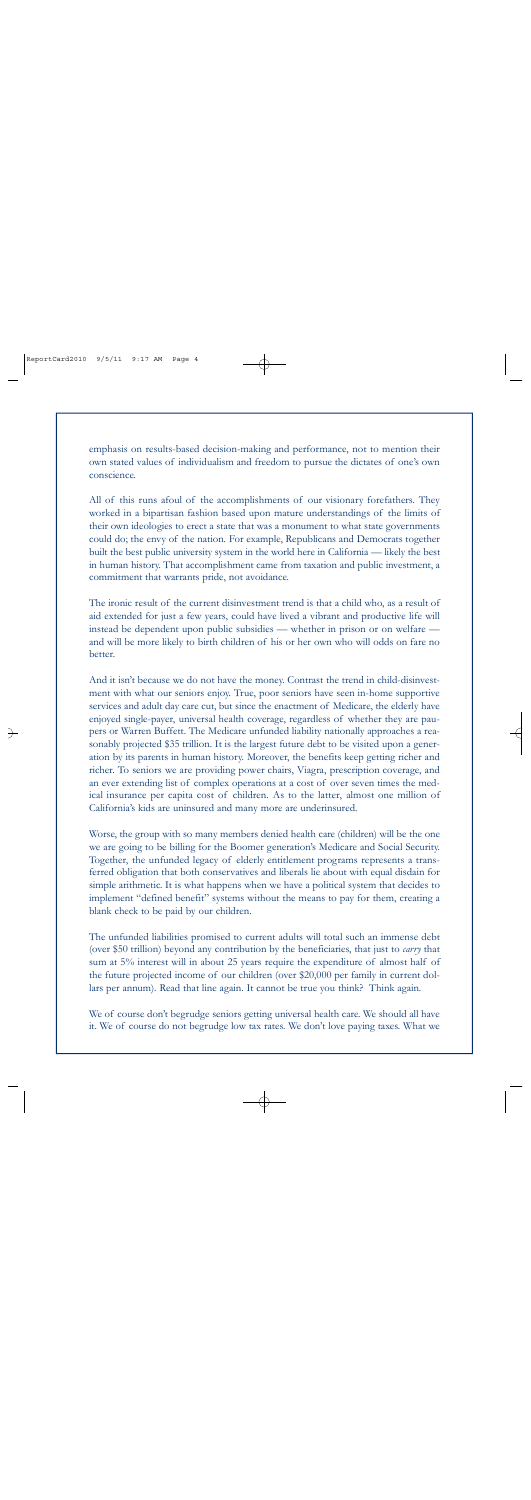do begrudge are politics where those that have the best keep getting more while the children and grandchildren the Boomers profess to be proud of on bumper stickers keep getting less, all due to the specious and self-serving argument that we don't have the money to help them. The Greatest Generation gave a lot more of the less they had to their children and the Boomer Generation is using their matchless wealth and power to do the exact opposite.

Why does all this happen? The answer is depressingly simple. While every politician talks about helping children, and may in fact earnestly want to, the system within which they operate funnels them to the embrace of those with money and votes, and as elections have become more expensive, the pace of the funneling toward those with money and votes — tax cuts for those who don't need them, more benefits to seniors who already have single-payer health care — and away from children has hastened.

Our children are therefore simply not at the table when our national and state legislative "mediators" work out the final arrangement with the de rigueur "stakeholders." There are 1,200 lobbyists in Sacramento, ten for every legislator, including many former legislators and staff. Those representing just the interests of children? A handful, and they aren't spending their dinnertimes at fundraisers or their weekends at golf tournaments. Child advocates and therefore children have none of the tools of political power. We lack voters, organization, and campaign money. We are pretty lonely up there.

As with last year, essential to our decision to offer no grade for 2010 was sympathy for legislators who did not introduce more ambitious bills in a year when devastating and historically record-setting cuts to the social safety net were the order of the day. It is hard to fault an individual member for failing to introduce bills he or she knows cannot get enacted. But, our elected representatives can do far more.

S a c ramento Republicans depart from the examples of Reagan, Wilson, and Deukmejian who each addressed budget problems with a responsible and rational mix of cuts and revenues. They seem to forget that the historically swelling state General Fund (and special funds) may appear to be growing in raw numbers, but earth to amateur economists — they have to be adjusted by inflation and population every year. If they increase 5–7% per annum most years, they are actually staying even. As stated above, they religiously oppose taking money from Californians when the take is labeled a "tax" but not when it is an increase in tuition, as if a dollar in someone's wallet knows whether it is destined for the Franchise Tax Board or the Regents of the University of California.

California is simply not overtaxed based on history. Indeed, the elderly are enjoying the payment of a small, small fraction in the property taxes paid by the young and the future purchasers of real property. Their assessments, taxed at 1%, are now one-fifth, even one-tenth the assessments of new purchasers (*e.g*., the young) — even with the current real estate downturn. The next generation will be paying ten or more times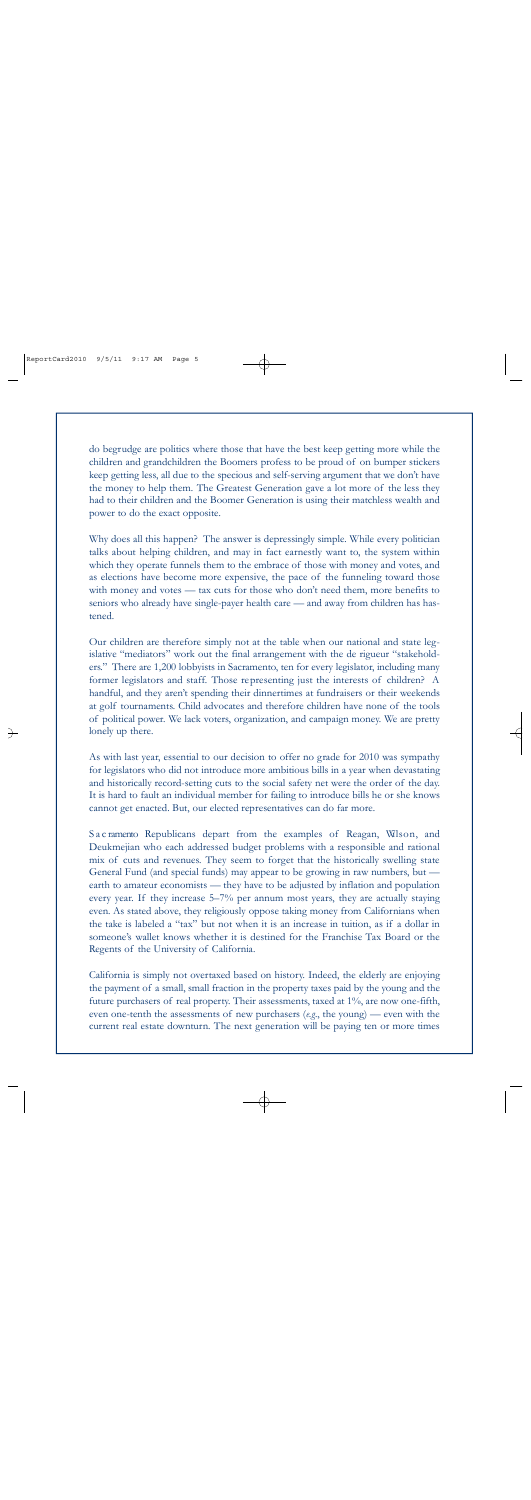the property taxes of we "Boomers" for the properties owned of the same market value to provide the same services. Strong emotion was well warranted when federal income taxes exceeded 90% for the wealthy, as they were for the fathers and mothers of the Boomers. That is hardly the case now, where the top rate is now nearly twothirds lower.

Sacramento Democrats, for their part, cannot muster the courage or attention span to stop introducing resume-padding minor bills instead of focusing with equal ambition on ensuring the programs we already have operate rationally, efficiently, and in service to the needs of children. The scandal at the Commission for Teacher Credentialing should not have needed an audit to uncover. Its failings would have been obvious if any Democratically-controlled legislative committee had bothered to look under the hood.

When our lawsuit against the California Department of Social Services uncovered that it had done literally nothing *for thirty years* to ensure that reimbursements paid to foster parents were legal, this failing can in part be laid at the feet of the Legislature's Democrats who are in control and supposed to oversee how money is spent, for even a cursory asking of just a few questions about this program would have raised alarm bells, making the litigation unnecessary. More broadly, why did we have to file suit to make the state comply with federal law requiring compensation for these families taking care of children where we (state judges) are the legal parents? The Legislature knew that placements in family foster homes declined to one-third previous levels because the reimbursements for their out-of-pocket expenses fell far below what those expenses actually cost. The Legislature knew these homes are the source of most non-kin adoptions, resulting in a child being raised in a loving home, removing them from expensive foster care caseloads to boot. Instead, as the number of foster parents declined, the state for years spent ten times as much for each child to go to group homes.

This is where Democrats have their own hypocrisy to shoulder along with Republicans. The Democrats control the Legislature. The Democrats control the policy and budget committees. The policy and budget committees are supposed to do oversight of executive branch performance. The Democrats need to make sure that the programs they fight to fund — and vociferously criticize Republicans for seeking to cut — are doing what they are supposed to be doing with the funding they have. A program that is performing inefficiently and poorly when measured against the problem it is supposed to address is, functionally, the same as a cut to that program. Both cuts and poor performance impair the program from curing the social ills it was enacted to heal. Democrats will have greater standing with the public to waive chastising fingers at Republicans once they pursue government performance with the same zeal as they pursue revenues.

What endures from this year and last is each legislator's personal duty to prioritize the expenditures that we can and do make. Even in a world of cuts, each member should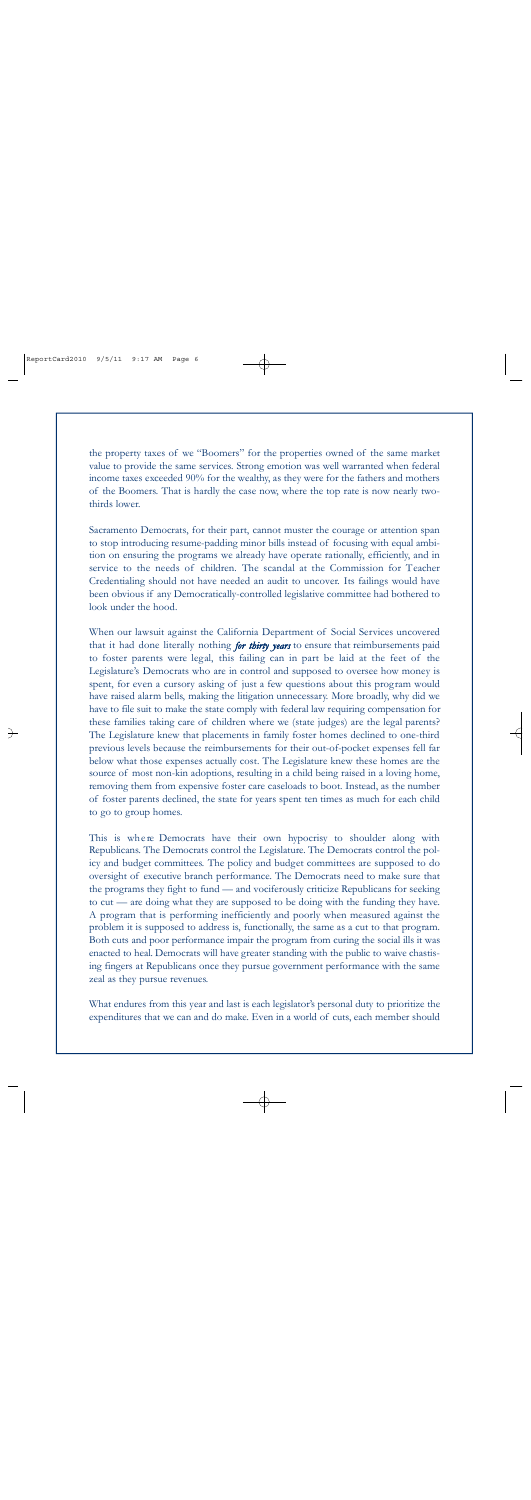— whether through their bill package or through aggressive oversight of current programs — engage in visible, sustained and self-conscious priority setting favoring the group that has the least "juice" and therefore most requires their personal devotion: children, who do not vote, do not attend fundraisers, do not write op-eds, do not host radio talk shows, and do not pay for grass tops campaigns, but who will entirely, without caveat or exception, populate our nation's and state's future and whose success or failure is the sole fair secular referendum on what kind of people we are now.

If children had real political power, we could back up all these observations with the implied threats that make politics work who can make the threats. We would threaten to withhold money, endorsements, and votes.

But, we represent children, so the most we can do is ask legislators of every party and ideology and personal circumstance to look in the mirror, acknowledge that their privileged time in power will be brief and that it is the product of private responsibility and public investment in them, *and* — as we properly ask of our children — say *please*.

### NOTABLE LEGISLATION

Although insufficient progress was made by legislators during 2010 to improve the health and well-being of children and youth, the Legislature did send a few notable measures to Governor Schwarzenegger for his consideration. Those measures include the following:

**AB 12 (Beall)** implements the federal Fostering Connections to Success and Increasing Adoptions Act of 2008, which allows states to opt in to kinship guardianship assistance payments provisions and extend transitional foster care services for eligible youth between 18 and 21 years of age. The passage of AB 12 was a potentially very significant step forward which may give some foster children an enhanced chance to achieve self-sufficiency after age 18. However, the leading studies of Illinois foster children by Chapin Hall and our own experience suggest that merely allowing youth to stay in care another year or two, without more, is likely to simply postpone by several years the common negative outcomes faced by many youth who age out of the foster care system. Those consequences include radically disproportionate unemployment, arrests, and homelessness. As well, the experience from Illinois documents that at least 30% of all transition age foster youth will elect to reject living in "the system" entirely, even if it means homelessness. CAI at the end supported AB 12 as its language evolved to become less and less of a "top down" traditional government program delivery model and more flexible, potentially allowing youth to live in the system but in a variety of settings. As the massive stakeholder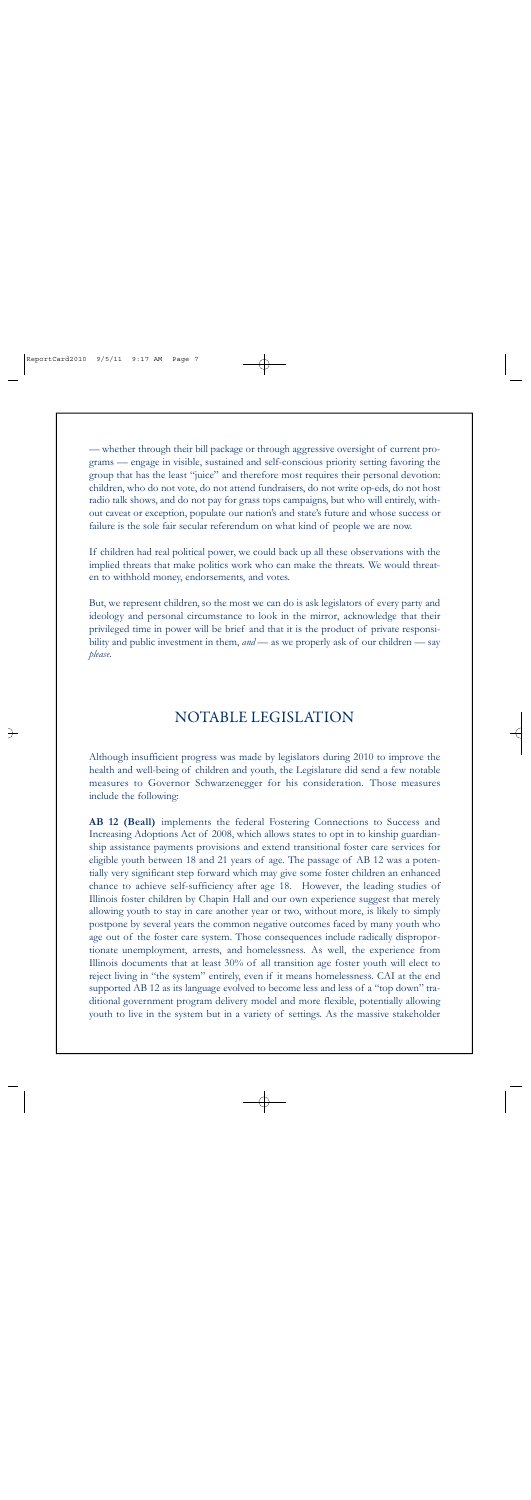group that is implementing the bill moves forward, the full promise of the measure will only be achieved if youth – who are now in their twenties – are permitted progressively more and more independence while still in the system, both because it is their right but also because that is the way to ensure they do not choose homelessness over what might feel like a confining bureaucracy, unresponsive to their individual capabilities. The median age of self-sufficiency in the U.S. is 26, and youth need what parents commonly give them: median financial help after age 18 of just under \$50,000 to achieve that self-sufficiency, and a flexible plan developed with the youth and customized to his or her best prospects. Kids do well when the adult involvement is personal (as with a mentor), not so much when they are part of a caseload. AB 12 may be interpreted and implemented to create such a result, but it is not the central thrust of the new statute, and we fear that its success will be limited. The plain language measure as enacted, while a net positive, fails sufficiently to involve assuredly the child, counsel, courts; fails to provide resources beyond a year or two; and fails to customize and personalize the youth's individual traversal to self-sufficiency that parents successfully provide. *This bill was signed by the Governor on September 30, 2010 (Chapter 559, Statutes of 2010).*

**SB 945 (Liu)** ensures that upon the release of a dual status ward from a nonfoster care facility, a probation officer or parole officer will provide that person with (1) a written notice stating that the youth is a former foster child and may be eligible for the services and benefits that are available to a former foster child through public and private programs; and (2) information that informs the youth of the availability of federal and state programs that provide independent living services and benefits to former foster children. By ensuring that all former foster youth receive access to transitional living skills programs, the likelihood that they will find jobs and housing increases, SB 945 will help reduce the growing population of homeless and incarcerated youth. *This bill was signed by the Governor on September 30, 2010 (Chapter 631, Statutes of 2010).*

**AB 2264 (De Leon)** would have prohibited the issuance of an order for the garnishment of a bank account or the earnings of a homeless youth for fees, fines, forfeitures, or penalties imposed by a court due to the violation of state or local law related to truancy, loitering, curfew violations, or illegal lodging. This bill would have provided that an order for garnishment may be issued if it is proven, by a preponderance of the evidence, that the youth against whom the garnishment is sought does not qualify as a homeless youth. *This bill was vetoed by the Governor on September 24, 2010.*

**SB 900 (Alquist, Steinberg) and AB 1602 (J. Perez)** establish the nation's first health benefit exchange under the new federal health care law. If properly implemented, these measures could help many uninsured children access regular preventive care. These measures are not child-specific and are intended to implement the federal health insurance reforms which focus on access to alternative health coverage by families not receiving it from employers. *These bills were signed by the Governor on September 30, 2010 (Chapters 659 and 655, respectively, Statutes of 2010).*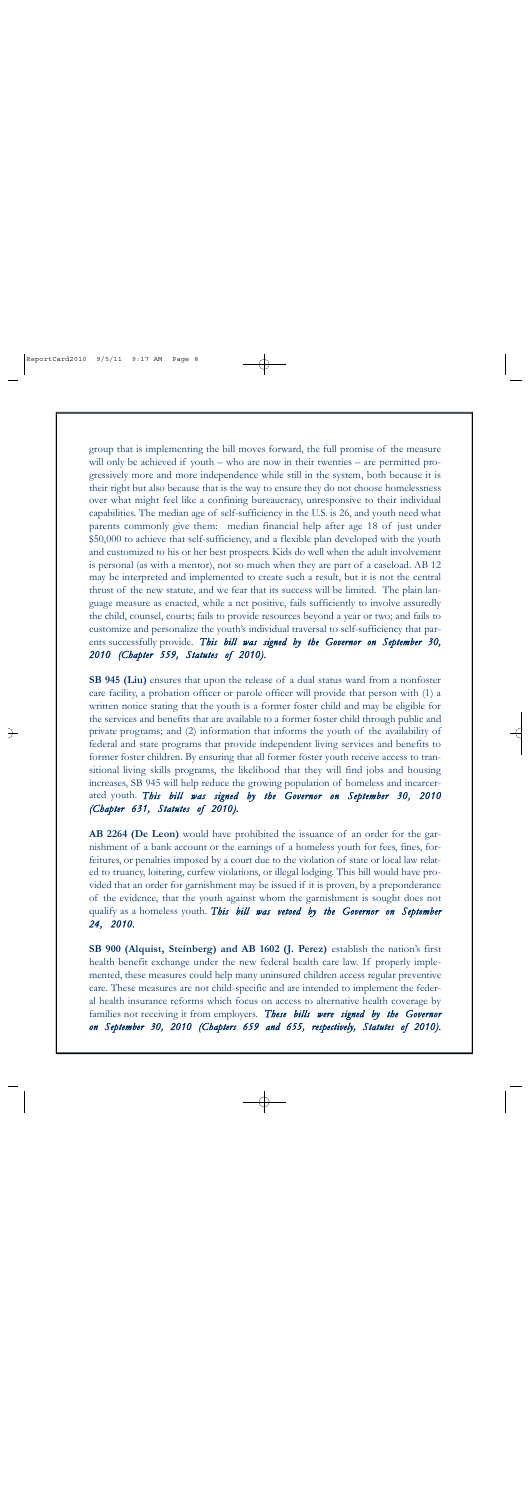# 2010 Children's Legislative Report Card **THE GRADES**

| <b>Senators</b>       | <b>2010 GRADE</b> |
|-----------------------|-------------------|
| Aanestad              | <b>INCOMPLETE</b> |
| <b>Alquist</b>        | <b>INCOMPLETE</b> |
| Ashburn               | <b>INCOMPLETE</b> |
| <b>Blakeslee</b>      | <b>INCOMPLETE</b> |
| Calderon              | <b>INCOMPLETE</b> |
| Cedillo               | <b>INCOMPLETE</b> |
| Cogdill               | <b>INCOMPLETE</b> |
| Corbett               | <b>INCOMPLETE</b> |
| Correa                | <b>INCOMPLETE</b> |
| Denham                | <b>INCOMPLETE</b> |
| <b>DeSaulnier</b>     | <b>INCOMPLETE</b> |
| Ducheny               | <b>INCOMPLETE</b> |
| <b>Dutton</b>         | <b>INCOMPLETE</b> |
| <b>Emmerson</b>       | <b>INCOMPLETE</b> |
| Florez                | <b>INCOMPLETE</b> |
| Hancock               | <b>INCOMPLETE</b> |
| Harman                | <b>INCOMPLETE</b> |
| Hollingsworth         | <b>INCOMPLETE</b> |
| Huff                  | <b>INCOMPLETE</b> |
| Kehoe                 | <b>INCOMPLETE</b> |
| Leno                  | <b>INCOMPLETE</b> |
| Liu                   | <b>INCOMPLETE</b> |
| Lowenthal             | <b>INCOMPLETE</b> |
| <b>Negrete Mcleod</b> | <b>INCOMPLETE</b> |
| Oropeza               | <b>INCOMPLETE</b> |
| Padilla               | <b>INCOMPLETE</b> |
| Pavley                | <b>INCOMPLETE</b> |
| Price                 | <b>INCOMPLETE</b> |
| Romero                | <b>INCOMPLETE</b> |
| <b>Runner</b>         | <b>INCOMPLETE</b> |
| Simitian              | <b>INCOMPLETE</b> |
| <b>Steinberg</b>      | <b>INCOMPLETE</b> |
| Strickland            | <b>INCOMPLETE</b> |
| Walters               | <b>INCOMPLETE</b> |
| Wiggins               | <b>INCOMPLETE</b> |
| Wolk                  | <b>INCOMPLETE</b> |
| Wright                | <b>INCOMPLETE</b> |
| Wyland                | <b>INCOMPLETE</b> |
| Yee                   | <b>INCOMPLETE</b> |
| Vacancy               |                   |

'Senate membership as of August 31, 2010.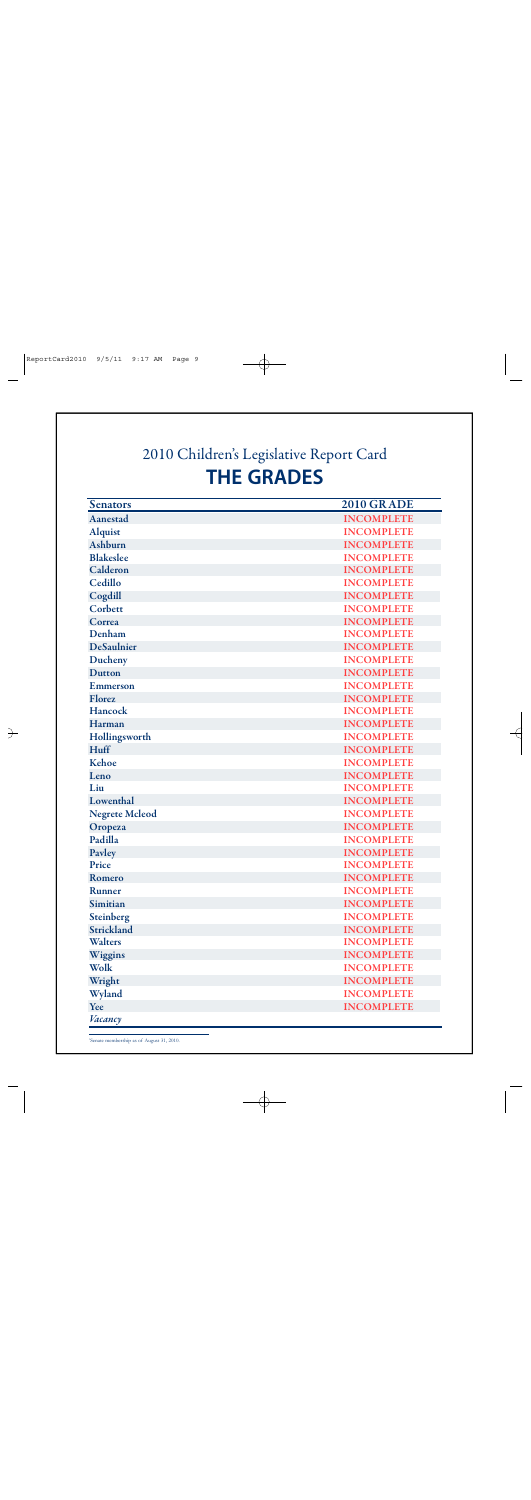| Assemblymembers <sup>2</sup> | <b>2010 GRADE</b> |
|------------------------------|-------------------|
| <b>Adams</b>                 | <b>INCOMPLETE</b> |
| <b>Ammiano</b>               | <b>INCOMPLETE</b> |
| <b>Anderson</b>              | <b>INCOMPLETE</b> |
| <b>Arambula</b>              | <b>INCOMPLETE</b> |
| <b>Bass</b>                  | <b>INCOMPLETE</b> |
| <b>Beall</b>                 | <b>INCOMPLETE</b> |
| Berryhill, B.                | <b>INCOMPLETE</b> |
| Berryhill, T.                | <b>INCOMPLETE</b> |
| <b>Block</b>                 | <b>INCOMPLETE</b> |
| <b>Blumenfield</b>           | <b>INCOMPLETE</b> |
| <b>Bradford</b>              | <b>INCOMPLETE</b> |
| <b>Brownley</b>              | <b>INCOMPLETE</b> |
| <b>Buchanan</b>              | <b>INCOMPLETE</b> |
| Caballero                    | <b>INCOMPLETE</b> |
| Calderon                     | <b>INCOMPLETE</b> |
| Carter                       | <b>INCOMPLETE</b> |
| Chesbro                      | <b>INCOMPLETE</b> |
| Conway                       | <b>INCOMPLETE</b> |
| Cook                         | <b>INCOMPLETE</b> |
| Coto                         | <b>INCOMPLETE</b> |
| <b>Davis</b>                 | <b>INCOMPLETE</b> |
| De La Torre                  | <b>INCOMPLETE</b> |
| De Leon                      | <b>INCOMPLETE</b> |
| <b>DeVore</b>                | <b>INCOMPLETE</b> |
| Eng                          | <b>INCOMPLETE</b> |
| <b>Evans</b>                 | <b>INCOMPLETE</b> |
| <b>Feuer</b>                 | <b>INCOMPLETE</b> |
| Fletcher                     | <b>INCOMPLETE</b> |
| Fong                         | <b>INCOMPLETE</b> |
| <b>Fuentes</b>               | <b>INCOMPLETE</b> |
| <b>Fuller</b>                | <b>INCOMPLETE</b> |
| Furutani                     | <b>INCOMPLETE</b> |
| <b>Gaines</b>                | <b>INCOMPLETE</b> |
| Galgiani                     | <b>INCOMPLETE</b> |
| Garrick                      | <b>INCOMPLETE</b> |
| Gatto                        | <b>INCOMPLETE</b> |
| Gilmore                      | <b>INCOMPLETE</b> |
| Hagman                       | <b>INCOMPLETE</b> |
| Hall                         | <b>INCOMPLETE</b> |
| Harkey                       | <b>INCOMPLETE</b> |

<sup>2</sup>Assembly membership as of August 31, 2010.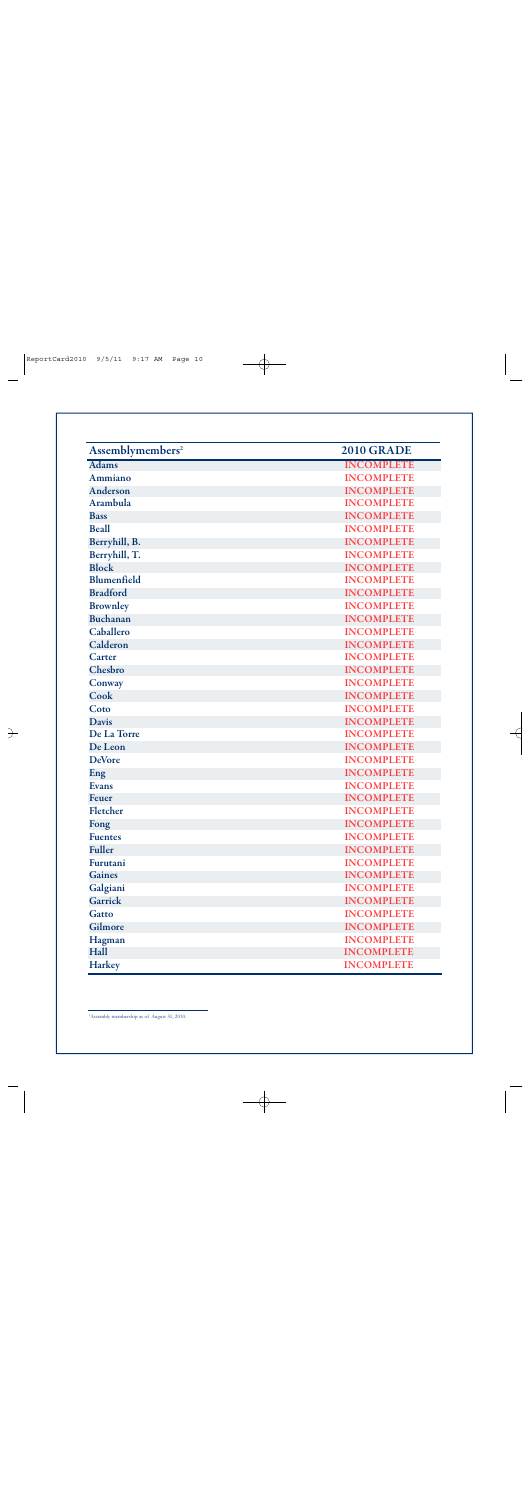| Assemblymembers <sup>3</sup> | <b>2010 GRADE</b> |
|------------------------------|-------------------|
| Hayashi                      | <b>INCOMPLETE</b> |
| Hernandez                    | <b>INCOMPLETE</b> |
| Hill                         | <b>INCOMPLETE</b> |
| Huber                        | <b>INCOMPLETE</b> |
| Huffman                      | <b>INCOMPLETE</b> |
| <b>Jeffries</b>              | <b>INCOMPLETE</b> |
| Jones                        | <b>INCOMPLETE</b> |
| Knight                       | <b>INCOMPLETE</b> |
| Lieu                         | <b>INCOMPLETE</b> |
| Logue                        | <b>INCOMPLETE</b> |
| Lowenthal                    | <b>INCOMPLETE</b> |
| Ma                           | <b>INCOMPLETE</b> |
| Mendoza                      | <b>INCOMPLETE</b> |
| <b>Miller</b>                | <b>INCOMPLETE</b> |
| <b>Monning</b>               | <b>INCOMPLETE</b> |
| <b>Nava</b>                  | <b>INCOMPLETE</b> |
| <b>Nestande</b>              | <b>INCOMPLETE</b> |
| <b>Niello</b>                | <b>INCOMPLETE</b> |
| <b>Nielsen</b>               | <b>INCOMPLETE</b> |
| Perez, J.                    | <b>INCOMPLETE</b> |
| Perez, V.                    | <b>INCOMPLETE</b> |
| Portantino                   | <b>INCOMPLETE</b> |
| <b>Ruskin</b>                | <b>INCOMPLETE</b> |
| <b>Salas</b>                 | <b>INCOMPLETE</b> |
| Saldana                      | <b>INCOMPLETE</b> |
| <b>Silva</b>                 | <b>INCOMPLETE</b> |
| <b>Skinner</b>               | <b>INCOMPLETE</b> |
| Smyth                        | <b>INCOMPLETE</b> |
| Solorio                      | <b>INCOMPLETE</b> |
| <b>Strickland</b>            | <b>INCOMPLETE</b> |
| Swanson                      | <b>INCOMPLETE</b> |
| <b>Torlakson</b>             | <b>INCOMPLETE</b> |
| <b>Torres</b>                | <b>INCOMPLETE</b> |
| <b>Torrico</b>               | <b>INCOMPLETE</b> |
| <b>Tran</b>                  | <b>INCOMPLETE</b> |
| <b>Villines</b>              | <b>INCOMPLETE</b> |
| Yamada                       | <b>INCOMPLETE</b> |
| Vacancy                      |                   |
| Vacancy                      |                   |

<sup>3</sup>Assembly membership as of August 31, 2010.